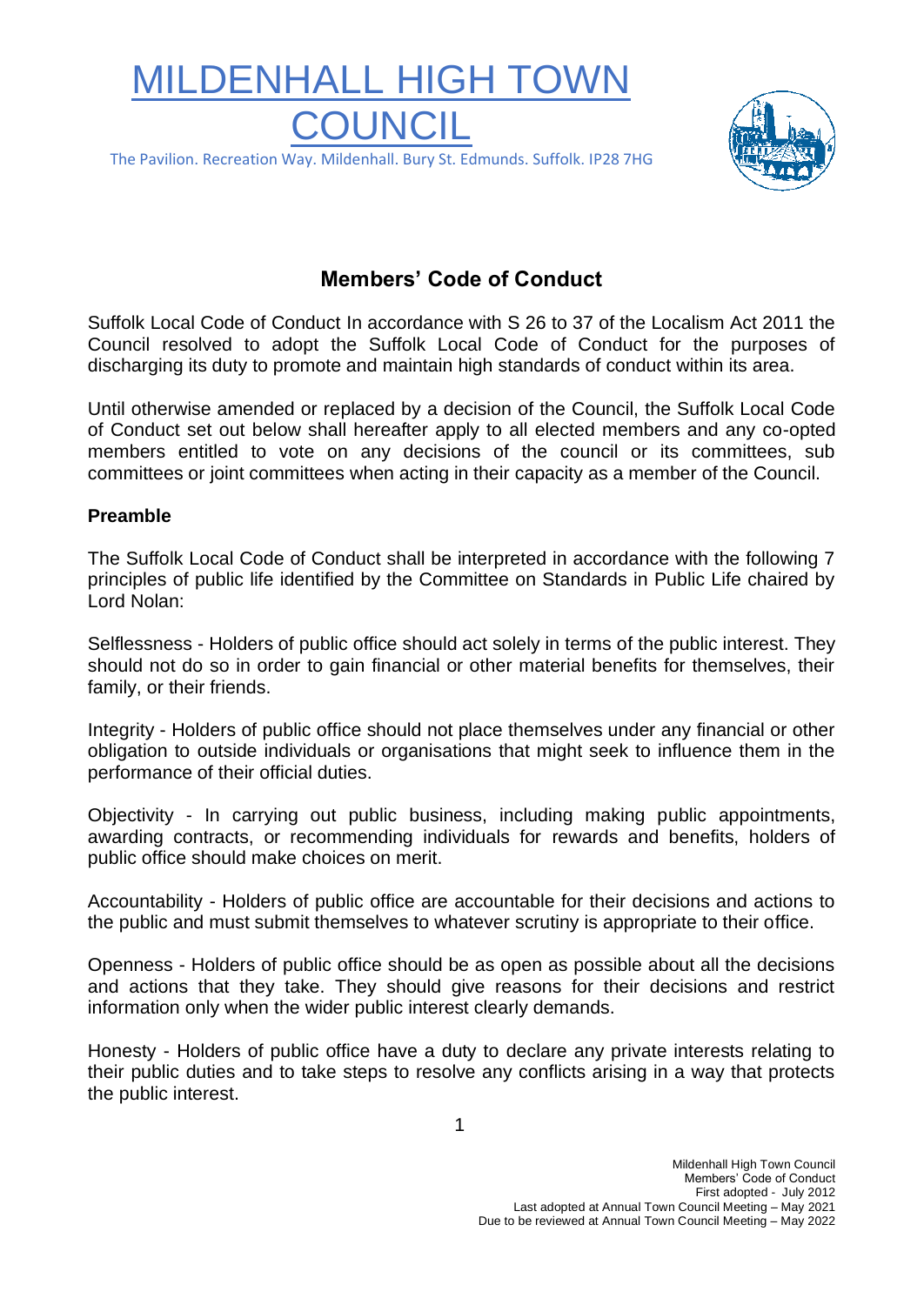Leadership - Holders of public office should promote and support these principles by leadership and example.

## **SUFFOLK LOCAL CODE OF CONDUCT**

### **1. You must treat others with respect.**

## **2. You must not** —

(1) do anything which may cause your council to breach any of the Council's duties under the Equality Act 2010

(2) bully any person;

(3) intimidate or attempt to intimidate any person who is or is likely to be

- a complainant
- a witness, or
- involved in the administration of any investigation or proceedings, in relation to an allegation that a member (including yourself) has failed to comply with his or her council's code of conduct; or

(4) do anything which compromises or is likely to compromise the impartiality of those who work for, or on behalf of, your council.

## **3. You must not**

(1) disclose information given to you in confidence by anyone, or information acquired by you which you believe, or ought reasonably to be aware, is of a confidential nature, except where—

- you have the consent of a person authorised to give it;
- you are required by law to do so;
- the disclosure is made to a third party for the purpose of obtaining professional advice provided that the third party agrees not to disclose the information to any other person; or
- the disclosure is reasonable, in the public interest, made in good faith and in compliance with the reasonable requirements of the council; or

(2) prevent another person from gaining access to information to which that person is entitled by law

#### **4. You must not conduct yourself in a manner which could reasonably be regarded as bringing your office or council into disrepute.**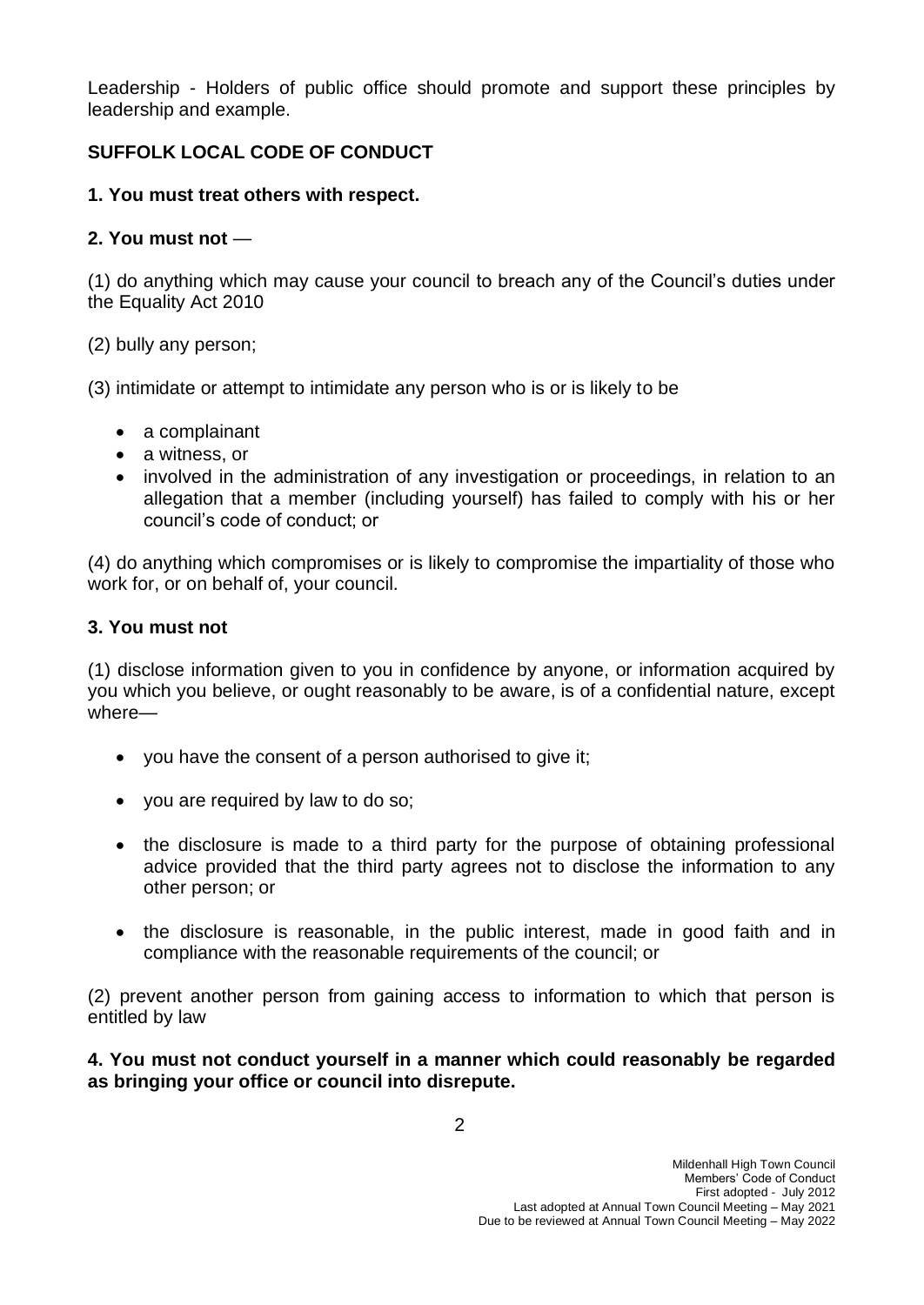### **5. You —**

(1) must not use or attempt to use your position as a member improperly to confer on or secure for yourself or any other person, an advantage or disadvantage; and

(2) must, when using or authorising the use by others of the resources of your council

- act in accordance with your council's reasonable requirements;
- ensure that such resources are not used improperly for political purposes (including party political purposes); and
- must have regard to any applicable Local Authority Code of Publicity made under the Local Government Act 1986.

#### **6. (1) When reaching decisions on any matter you must have regard to any relevant advice provided to you by**

- your council's chief finance officer; or
- your council's monitoring officer,

where that officer is acting pursuant to his or her statutory duties.

6. (2) You must give reasons for all decisions in accordance with any statutory requirements and any reasonable additional requirements imposed by your council.

#### **7. Registration of interests**

7.1. You must register within 28 days of becoming a member of the Council (and notify the Council's Monitoring Officer of any changes within 28 days) any Disclosable Pecuniary Interests (DPIs) you may have for publication in the Register of Members' Interests. (See Appendix A to this Code.)

7.2. You may not at any time discharge any function or participate in any Council business or discussions, or vote on any issues that relate to or concern any of your DPIs where you are aware that you have a relevant DPI. You may not remain in the chamber or meeting room or in the public gallery when any matter that relates to any of your DPI is under discussion or debate unless you have requested and obtained a written dispensation from your Council's Monitoring Officer in advance of the relevant meeting.

7.3. You must register within 28 days of becoming a member of the Council (and notify your Council's Monitoring Officer of any changes within 28 days) any non statutory Local Non Pecuniary Interests (LNPIs) set out in Appendix A to this code but you may participate in any discussions or debates relating to or concerning any of your LNPIs after the date of registration.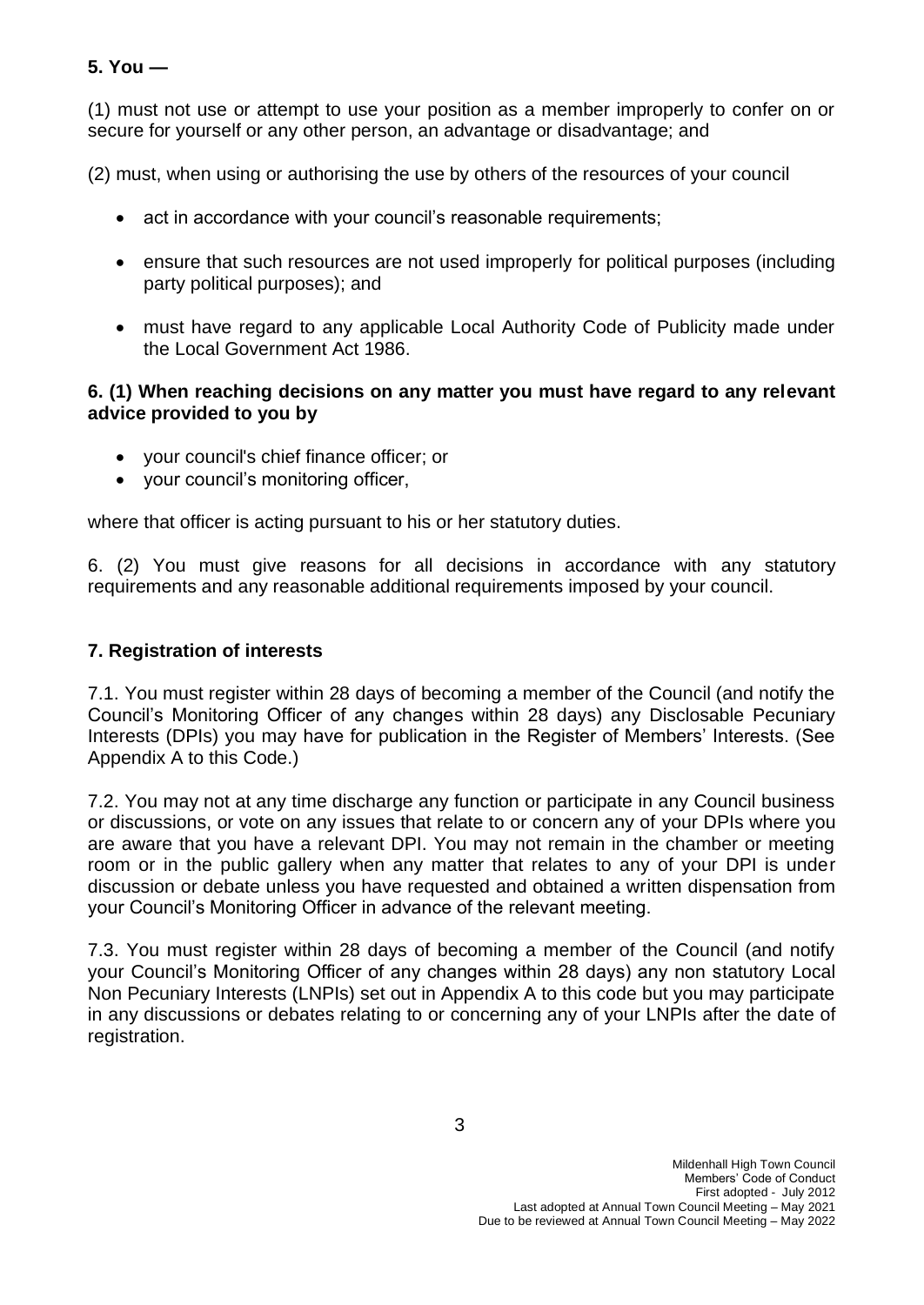7.4. You must declare any DPIs or LNPIs to a meeting where business is relevant to those interests, including those interests that are already registered with the Monitoring Officer or where registration is pending.

7.5. You must register, within 28 days, any gifts and hospitality received by you in accordance with the instructions issued within your Council by the Monitoring Officer.

7.6. The Council's Register of Interests will be available for inspection at the Council offices during normal office hours, and will be published on the Council's website.

#### **8. Sensitive Interests**

You may also apply to your Council's Monitoring officer for non publication of the full details of any of your DPIs or LNPIs where you reasonably believe that publication of the details of a particular DPI or LNPI could result in your being subjected to violence or intimidation. In considering such applications the Monitoring Officer shall have regard to any representations made by you in determining whether he or she considers the relevant DPI or LNPI should be treated as a Sensitive Interest and excluded from the published version of the Register of Members' Interests.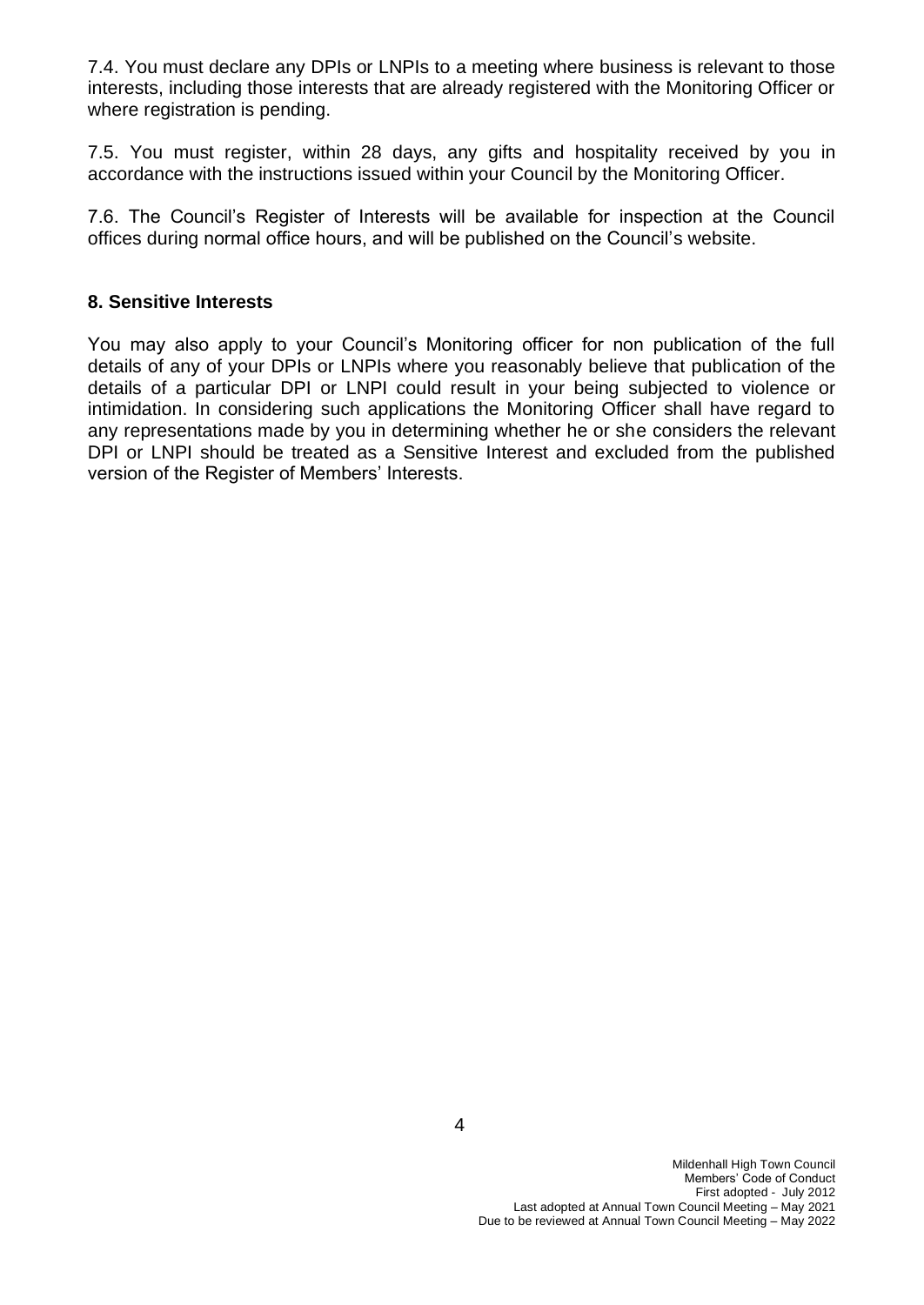## **Appendix A**

## **Part 1 Description of categories of Disclosable Pecuniary Interests**

You have a Disclosable Pecuniary Interest in any business of the Council if it is of a description set out in 1 - 7 below and is either:

(a) An interest of yours

(b) An interest of your spouse or civil partner

(c) An interest of a person with whom you are living as husband and wife or as civil partners and, in the case of paragraphs (b) and (c), you are aware that they have the interest. In these descriptions the term "relevant person" is used to mean you as member and any such person as set out in paragraphs (b) and (c)

1 Any employment, office, trade, profession or vocation carried on for profit or gain.

2 Any payment or provision of any other financial benefit (other than from the Council) made or provided within the relevant period in respect of any expenses incurred in carrying out your duties as a member, or towards your election expenses. This includes any payment or financial benefit from a trade union within the meaning of the Trade Union and Labour Relations (Consolidation) Act 1992 other than from a registered political party.

3 Any beneficial interest in securities of a body where –

(1) that body (to your knowledge) has a place of business or land in the area of the Council and

(2) either: (a) the total nominal value of the securities exceeds £25,000 or one hundredth of the total issued share capital of that body; or (b) if the share capital of that body is of more than one class, the total nominal value of the shares of any one class in which the relevant person has a beneficial interest exceeds one hundredth of the total issued share capital of that class.

4 Any contract which is made between the relevant person, or a body in which they have a beneficial interest, and the Council- (1) under which goods or services are to be provided or works are to be executed; and (2) which has not been fully discharged.

5 Any beneficial interest in any land in the Council's area.

6 Any tenancy where to your knowledge (a) the landlord is the Council and (b) the tenant is a body in which a relevant person has a beneficial interest.

7 Any licence (alone or jointly with others) to occupy land in the Council's area for a month or longer.